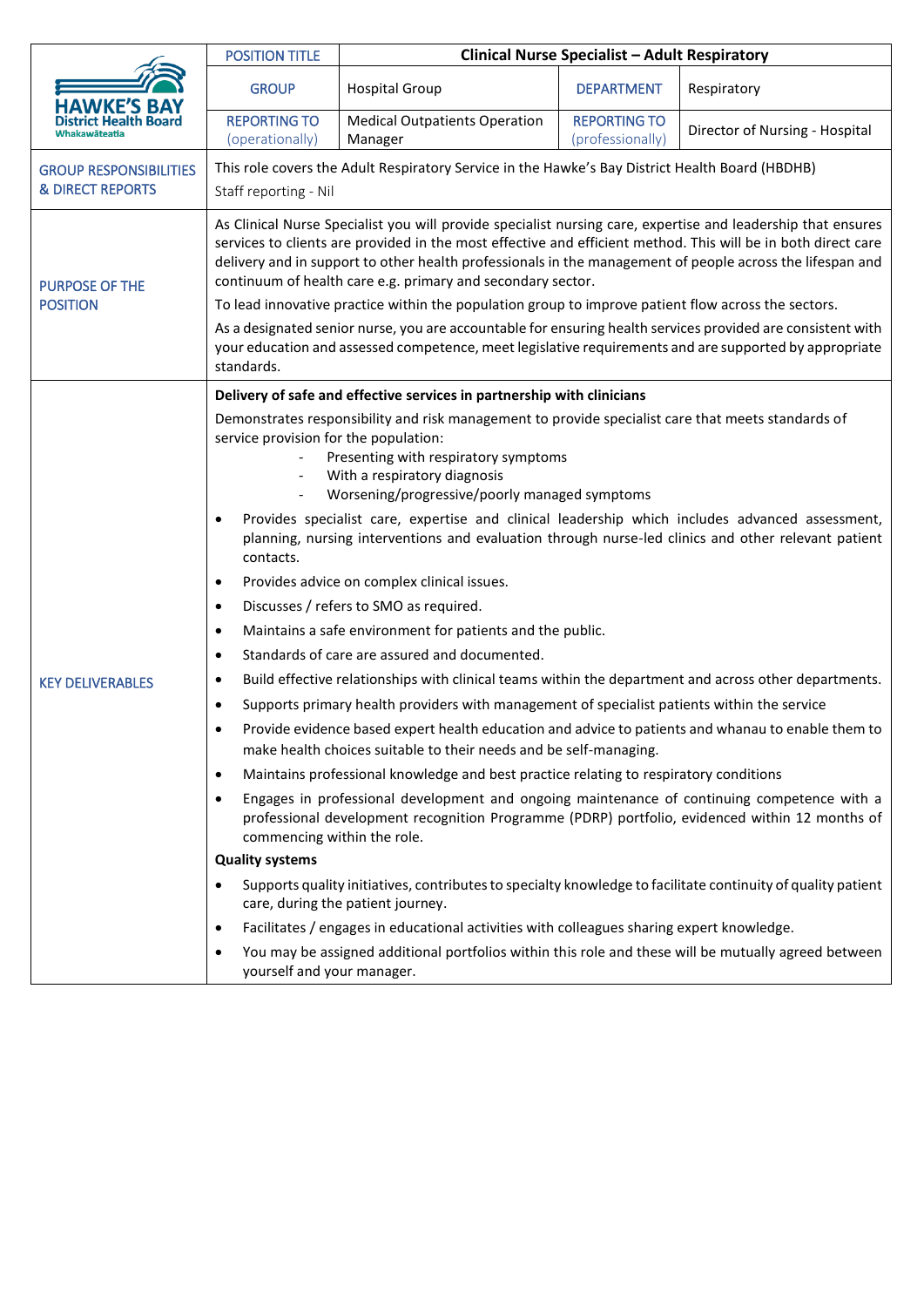| <b>HEALTH &amp; SAFETY</b><br><b>RESPONSIBILITIES</b> | HBDHB is committed to maintaining and promoting the health & safety of all its staff, contractors, volunteers<br>and patients. In this role, your duties are: |                                                   |  |  |  |
|-------------------------------------------------------|---------------------------------------------------------------------------------------------------------------------------------------------------------------|---------------------------------------------------|--|--|--|
|                                                       | Not to do anything that puts your own H&S at risk                                                                                                             |                                                   |  |  |  |
|                                                       | Not to do anything that puts others H&S at risk                                                                                                               |                                                   |  |  |  |
|                                                       | To follow all health and safety policies and procedures                                                                                                       |                                                   |  |  |  |
|                                                       | To follow all reasonable health and safety instructions                                                                                                       |                                                   |  |  |  |
|                                                       | (You have the right to cease work if you believe that you, or others, are at risk of serious harm).                                                           |                                                   |  |  |  |
| <b>KEY WORKING</b><br><b>RELATIONSHIPS</b>            | <b>INTERNAL</b>                                                                                                                                               | <b>EXTERNAL</b>                                   |  |  |  |
|                                                       | Patients / Consumer / Tangata Whaiora<br>$\bullet$                                                                                                            | Other service providers                           |  |  |  |
|                                                       | Clinical Nurse Manager-<br>$\bullet$                                                                                                                          | Other health providers / Māori Health providers / |  |  |  |
|                                                       | Group Leadership Team<br>$\bullet$                                                                                                                            | NGO/ISP                                           |  |  |  |
|                                                       | Senior medical staff<br>٠                                                                                                                                     | Rural health providers<br>$\bullet$               |  |  |  |
|                                                       | Resident medical officers<br>$\bullet$                                                                                                                        | Regional / other DHB services<br>٠                |  |  |  |
|                                                       | Health Services Managers and teams across<br>$\bullet$                                                                                                        | Nursing Council of New Zealand                    |  |  |  |
|                                                       | HBDHB services and specialist community<br>and regional services                                                                                              | Ministry of Health / National Health Board        |  |  |  |
|                                                       | Wider department nursing team<br>$\bullet$                                                                                                                    |                                                   |  |  |  |
|                                                       | <b>Wider Organisational Nursing teams</b><br>$\bullet$                                                                                                        |                                                   |  |  |  |
|                                                       | <b>Chief Nursing Officer</b><br>$\bullet$                                                                                                                     |                                                   |  |  |  |
|                                                       | <b>Allied Health Staff</b><br>$\bullet$                                                                                                                       |                                                   |  |  |  |
|                                                       | Other team members<br>$\bullet$                                                                                                                               |                                                   |  |  |  |
|                                                       | Administration staff                                                                                                                                          |                                                   |  |  |  |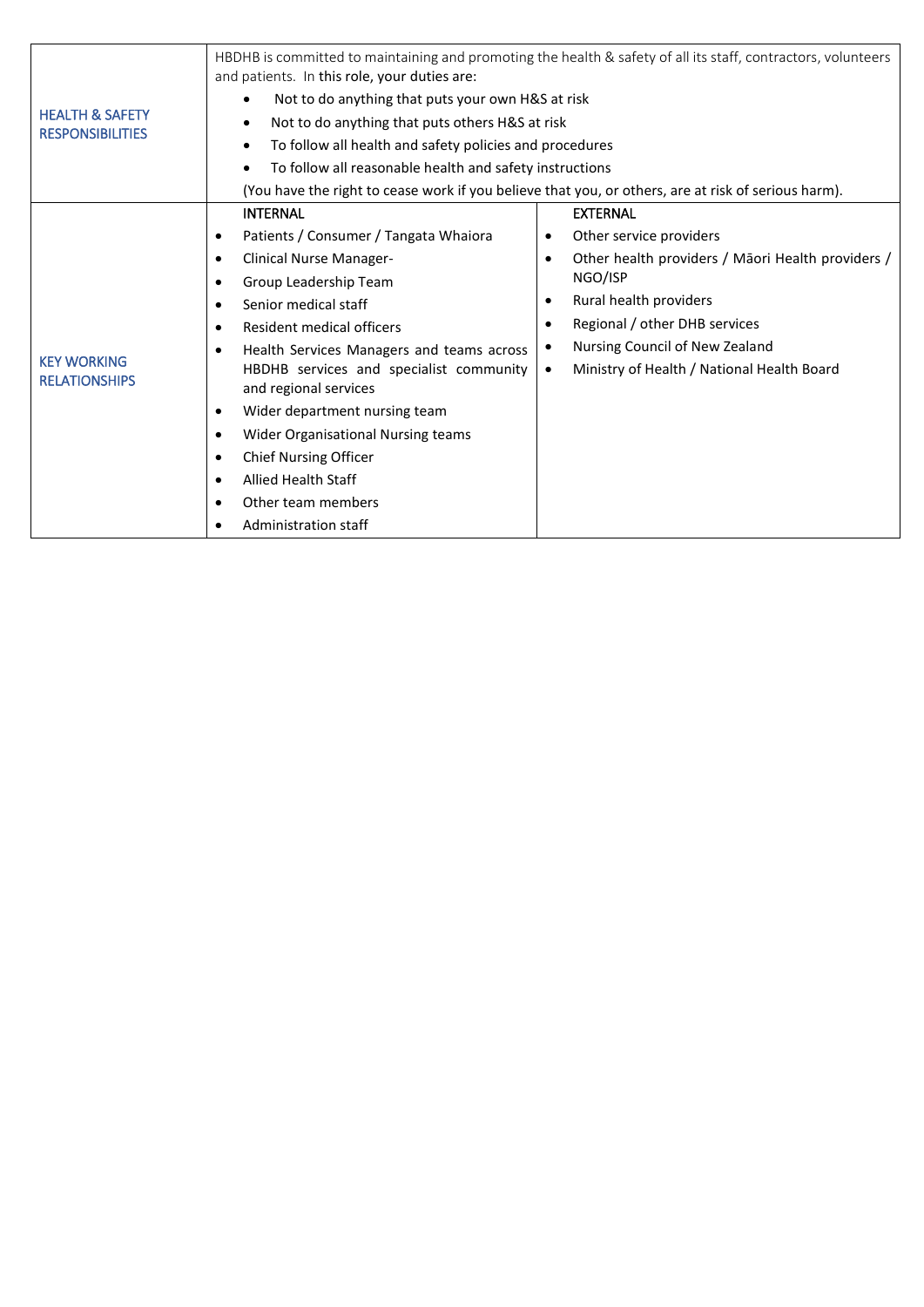| <b>DELEGATION AND</b><br><b>DECISION</b>              | Registered Nurses practice are responsible for direction and delegation as outlined in the Nursing Council of<br>New Zealand guidelines:                                                                                                                                                                                                                                                                                                                                                                                                                                                                                                                                                                                                                                                                                                                                                                                                                                                                                                                                                                                                                                                                                                                                                                                                                                                                                                                                                                                                                                                                                                                                                                                                                                                                                                                                                                       |  |  |  |
|-------------------------------------------------------|----------------------------------------------------------------------------------------------------------------------------------------------------------------------------------------------------------------------------------------------------------------------------------------------------------------------------------------------------------------------------------------------------------------------------------------------------------------------------------------------------------------------------------------------------------------------------------------------------------------------------------------------------------------------------------------------------------------------------------------------------------------------------------------------------------------------------------------------------------------------------------------------------------------------------------------------------------------------------------------------------------------------------------------------------------------------------------------------------------------------------------------------------------------------------------------------------------------------------------------------------------------------------------------------------------------------------------------------------------------------------------------------------------------------------------------------------------------------------------------------------------------------------------------------------------------------------------------------------------------------------------------------------------------------------------------------------------------------------------------------------------------------------------------------------------------------------------------------------------------------------------------------------------------|--|--|--|
|                                                       | Makes decisions within clinical area to meet service & patients' requirements.                                                                                                                                                                                                                                                                                                                                                                                                                                                                                                                                                                                                                                                                                                                                                                                                                                                                                                                                                                                                                                                                                                                                                                                                                                                                                                                                                                                                                                                                                                                                                                                                                                                                                                                                                                                                                                 |  |  |  |
|                                                       | Works autonomously with a high degree of independence within the service area to achieve the patients'<br>plan of care and problem solve complex issues as they arise.                                                                                                                                                                                                                                                                                                                                                                                                                                                                                                                                                                                                                                                                                                                                                                                                                                                                                                                                                                                                                                                                                                                                                                                                                                                                                                                                                                                                                                                                                                                                                                                                                                                                                                                                         |  |  |  |
| <b>HOURS OF WORK</b>                                  | 1.0FTE or 80 hours per fortnight                                                                                                                                                                                                                                                                                                                                                                                                                                                                                                                                                                                                                                                                                                                                                                                                                                                                                                                                                                                                                                                                                                                                                                                                                                                                                                                                                                                                                                                                                                                                                                                                                                                                                                                                                                                                                                                                               |  |  |  |
| <b>TENURE</b>                                         | Permanent                                                                                                                                                                                                                                                                                                                                                                                                                                                                                                                                                                                                                                                                                                                                                                                                                                                                                                                                                                                                                                                                                                                                                                                                                                                                                                                                                                                                                                                                                                                                                                                                                                                                                                                                                                                                                                                                                                      |  |  |  |
| <b>EMPLOYMENT</b><br><b>AGREEMENT &amp; SALARY</b>    | In accordance with the DHB's / NZNO Nursing & Midwifery Multi Employer Collective Agreement (MECA)<br>Designated Senior Nurse Grade 4 according to qualifications and experience pro rata for hours worked.                                                                                                                                                                                                                                                                                                                                                                                                                                                                                                                                                                                                                                                                                                                                                                                                                                                                                                                                                                                                                                                                                                                                                                                                                                                                                                                                                                                                                                                                                                                                                                                                                                                                                                    |  |  |  |
| <b>DATE</b>                                           | May 2022                                                                                                                                                                                                                                                                                                                                                                                                                                                                                                                                                                                                                                                                                                                                                                                                                                                                                                                                                                                                                                                                                                                                                                                                                                                                                                                                                                                                                                                                                                                                                                                                                                                                                                                                                                                                                                                                                                       |  |  |  |
| <b>EXPENDITURE AND</b><br><b>BUDGET RESPONSIBILTY</b> | Nil                                                                                                                                                                                                                                                                                                                                                                                                                                                                                                                                                                                                                                                                                                                                                                                                                                                                                                                                                                                                                                                                                                                                                                                                                                                                                                                                                                                                                                                                                                                                                                                                                                                                                                                                                                                                                                                                                                            |  |  |  |
| <b>SCOPE &amp; COMPLEXITY</b>                         | Understand and apply knowledge of commonly used respiratory medications including<br>$\bullet$<br>indications, safety, optimal dosing, inhaler, and Nicotine replacement therapy (NRT) delivery<br>devices and techniques<br>Promote correct inhaler selection and technique for in-patients on the ward<br>$\bullet$<br>Breathlessness - the use of systemic meds, including morphine and benzodiazepines, posturing,<br>physiotherapy, palliative care, end-of-life care (EOL), and also breathlessness from non-respiratory<br>causes<br>Oxygen Delivery - when to use high flow (and not), how to use it, how to spot when support is<br>$\bullet$<br>failing and what to do when it does fail. When to use nasal prongs and setting up of home oxygen<br>for appropriate patients.<br>Chronic Respiratory failure support -building confidence and skills in stepping patients down to<br>$\bullet$<br>BiPAP for chronic support in an ambulatory ICU patient, facilitating more rapid step down to the<br>ward with continuation of that support in a less acute setting. Commencement and titration of<br>non-invasive ventilation (NIV) and continuous positive airways pressure (CPAP) in appropriate in-<br>patients requiring respiratory support. Provision of on-going support for patients going home with<br><b>NIV</b><br>Promotion of the highest standard of care and support in patients requiring chest drains including<br>$\bullet$<br>underwater sealed drains, indwelling pleural catheters (IPC); the use of fibrinolytics, appropriate<br>use of chest x-ray, and supporting ward staff with trouble shooting.<br>Promotion of high standards of care for patients with tracheostomies on medical wards and<br>$\bullet$<br>supporting the decannulation process in appropriate patients<br>Assist with review of asthma/COPD in-patients when other respiratory nurses are on leave |  |  |  |